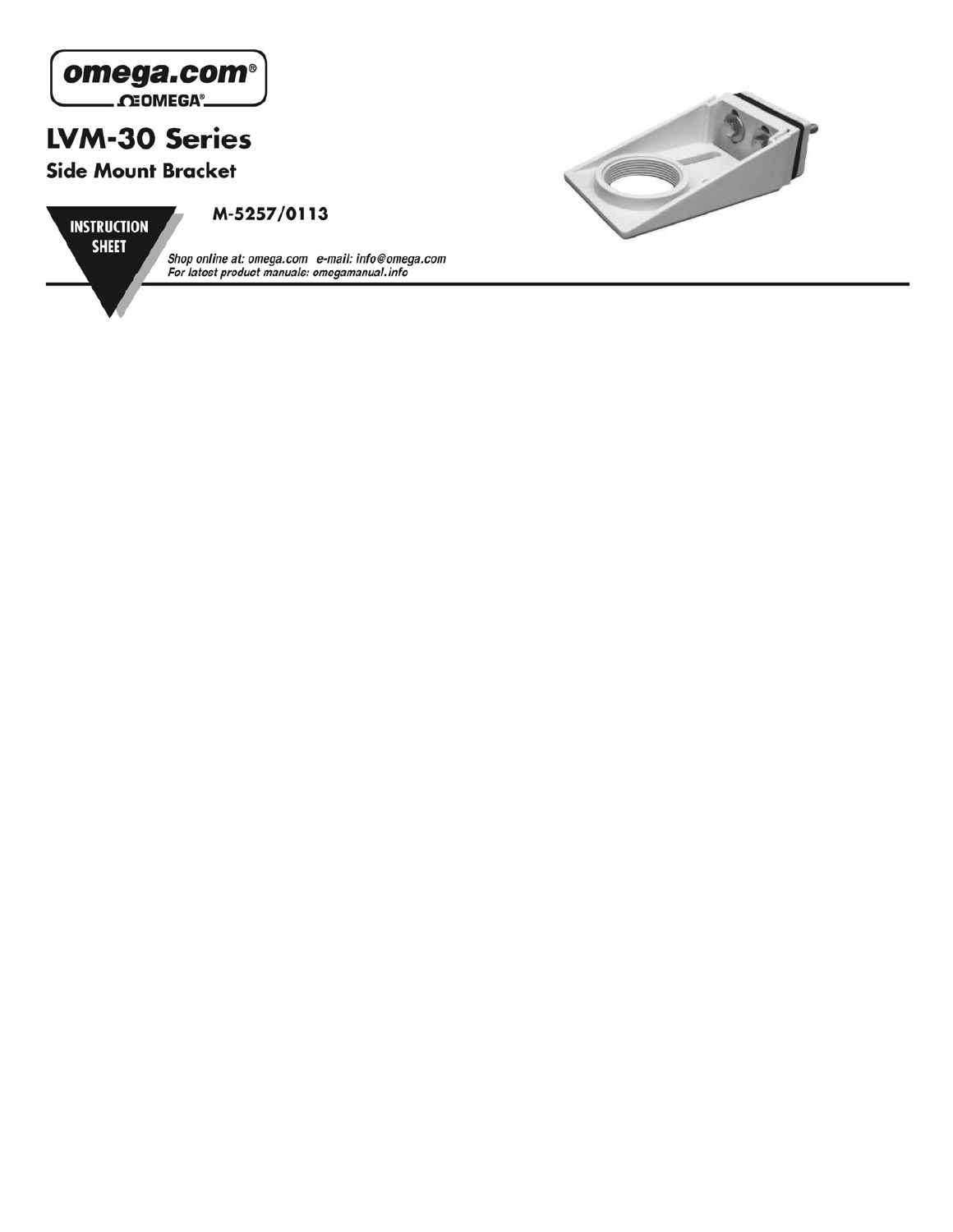### **SPECIFICATIONS Step One**

# **Dimensions:**



**Components:** One Side Mount Bracket (LVM‐30 series) includes the following parts:



Check to make sure that all the parts are included in the kit before proceeding. If you plan to bolt the bracket into position, obtain two plastic, fiberglass or stainless steel 3/8" bolts of the proper length (2‐3"), nuts and four washers.

**Material Compatibility:**  The bracket components are made of 20% glass filled PP (Polypropylene, a polyolefin), except for the gasket which is made of closed cell neoprene. Make sure that the application liquids will not harm any materials that will be wetted. To determine the chemical compatibility between the components and your application liquids, refer to the Compass Corrosion.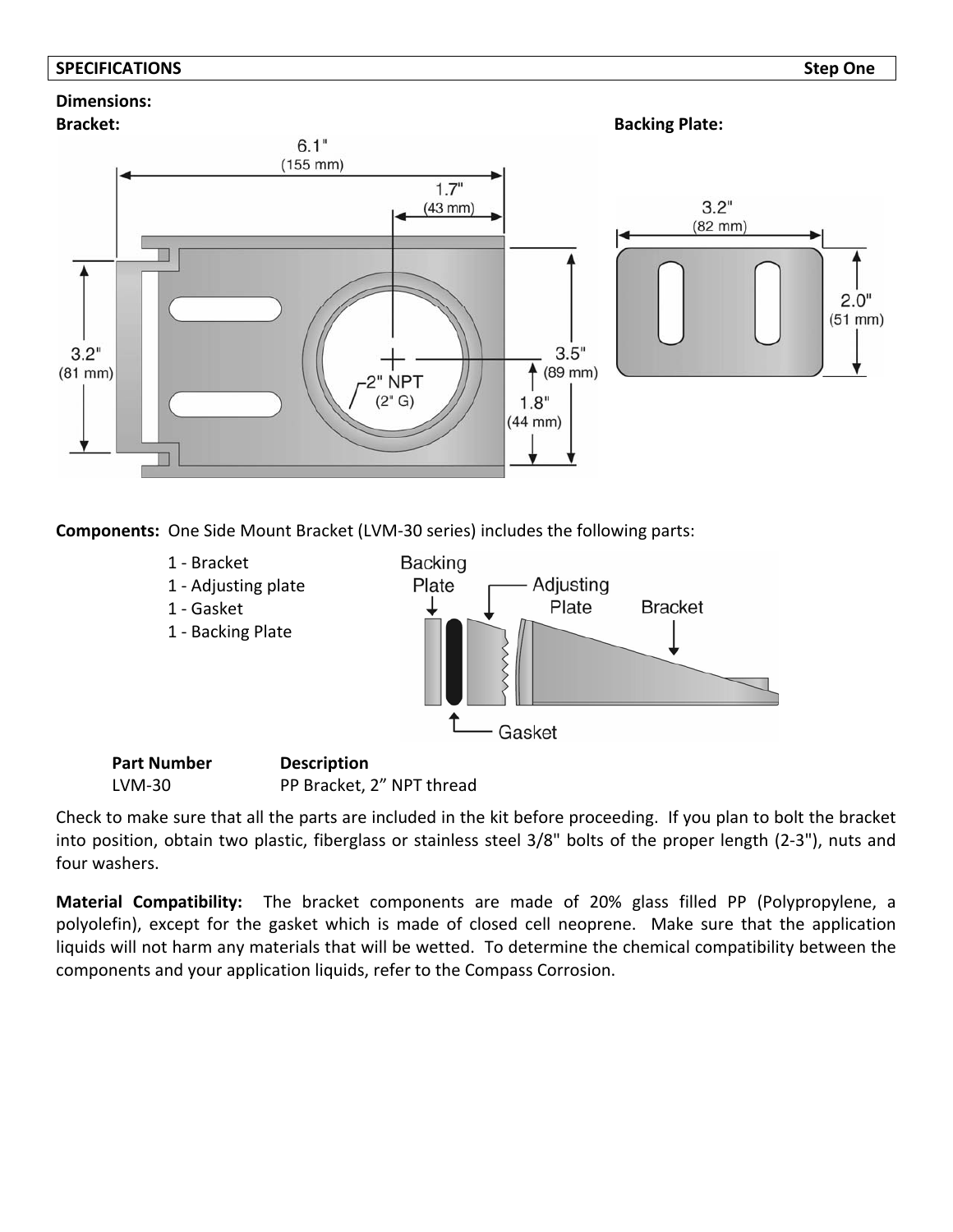**Installation:** The LVM‐30 series bracket may be installed on the sidewall or lip of a tank. In sidewall installations, the adjusting plate allows you to tilt the bracket if desired. The adjusting plate is not used when mounting to the lip of a tank. Assemble as shown in the illustrations, threading washers onto the bolts next to each head and nut.



 $\triangle$  NOTE: The indented side, not the flat side, of the backing plate should face the gasket, Side wall mounting is *NOT liquid tight; fluid should not rise to the bolt level*.

**Level Track and Single‐Switch Fitting Installations:** The LVM‐30 series can be used with Omega Engineering's Level Track (LVM‐10 series) or Single‐Switch Fitting (LVM‐50 series) mounting fittings. Both systems should be mounted vertically at a point in the tank where it will not be exposed to excessive stress (such as radial mixing velocities in excess of 1.5 feet per second). When mounting in a tank with a mixer, mount the systems series close to the tank wall were velocities are lowest. Choose a mounting location where the sensors will function correctly (away from inlet pipes that may spray on the sensors causing false readings) and where the sensor technologies function best.



It is the user's responsibility to identify the proper placement and method of installation for the specific application.